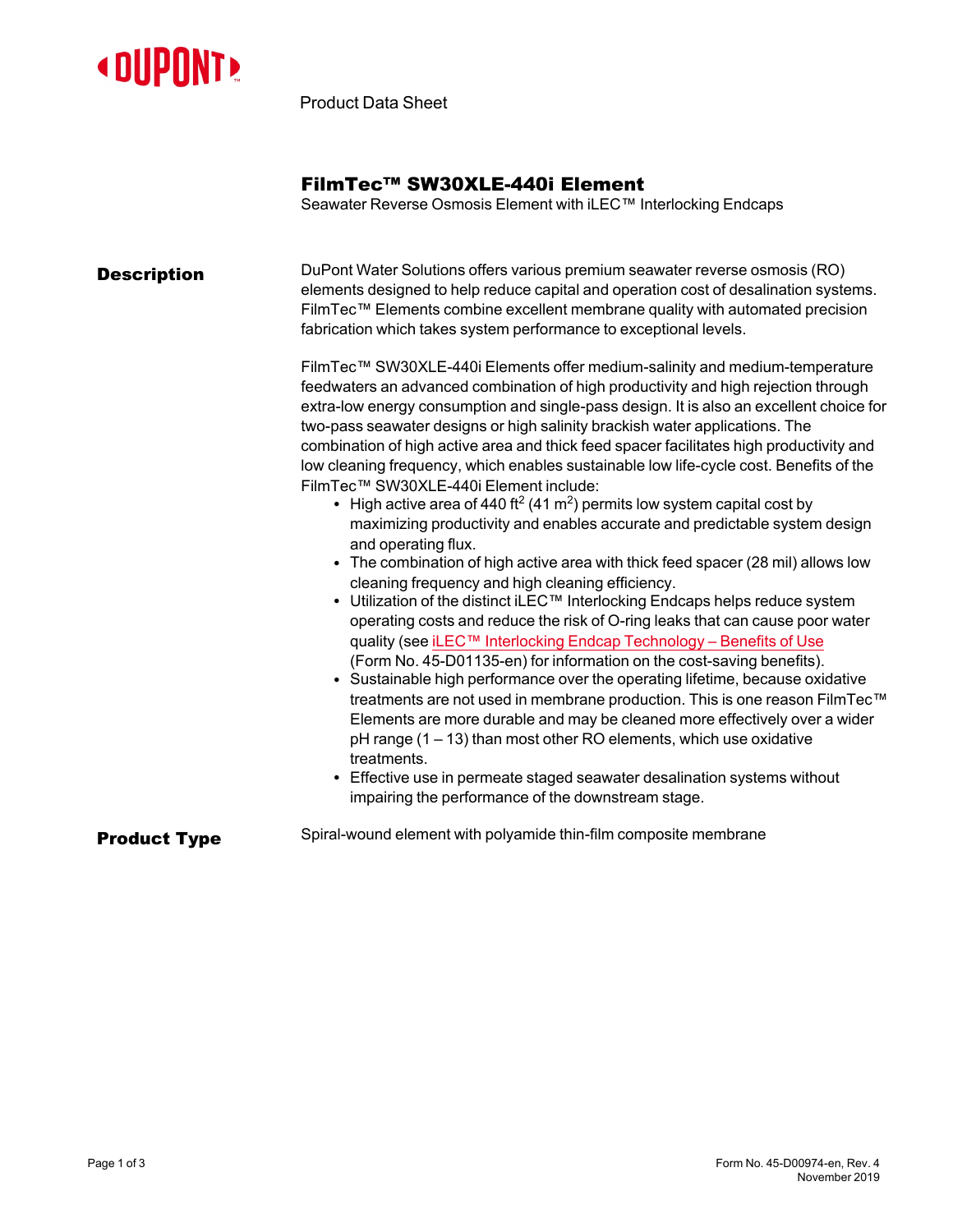| <b>Active Area</b> |                                  | <b>Feed Spacer</b> | <b>Flowrate</b> |                                  | <b>Stabilized Boron</b>                                                                                               | <b>Stabilized Salt</b>                                                                                                                                                                                                                                                                                                                                                                                                                                                                                                                   |
|--------------------|----------------------------------|--------------------|-----------------|----------------------------------|-----------------------------------------------------------------------------------------------------------------------|------------------------------------------------------------------------------------------------------------------------------------------------------------------------------------------------------------------------------------------------------------------------------------------------------------------------------------------------------------------------------------------------------------------------------------------------------------------------------------------------------------------------------------------|
| $(f t^2)$          | (m <sup>2</sup> )                | Thickness (mil)    | (gpd)           | $(m^3/d)$                        | Rejection (%)                                                                                                         | Rejection (%)                                                                                                                                                                                                                                                                                                                                                                                                                                                                                                                            |
| 440                | 41                               | 28                 | 9,900           | 37.4                             | 91.5                                                                                                                  | 99.8                                                                                                                                                                                                                                                                                                                                                                                                                                                                                                                                     |
|                    | $\mathbf{1}$ .<br>2.<br>3.<br>4. |                    |                 |                                  |                                                                                                                       |                                                                                                                                                                                                                                                                                                                                                                                                                                                                                                                                          |
|                    | 6.                               |                    |                 |                                  |                                                                                                                       |                                                                                                                                                                                                                                                                                                                                                                                                                                                                                                                                          |
|                    |                                  |                    |                 | в                                |                                                                                                                       |                                                                                                                                                                                                                                                                                                                                                                                                                                                                                                                                          |
|                    |                                  | 5.                 |                 | Minimum Salt Rejection is 99.6%. | Permeate<br>800 psi (5.5 MPa), 77°F (25°C), pH 8, 8% recovery.<br>feedwater characteristics and operating conditions. | The above benchmark values are based on the following test conditions: 32,000 ppm NaCl, 5 ppm boron,<br>Permeate flows for individual elements may vary ± 15%.<br>Stabilized salt rejection is generally achieved within $24 - 48$ hours of continuous use, depending upon<br>Product specifications may vary slightly as improvements are implemented.<br>Active area guaranteed ± 5%. Active area as stated by DuPont Water Solutions is not comparable to the<br>nominal membrane area figure often stated by some element suppliers. |

## **Dimensions – inches (mm) 1 inch = 25.4 mm A B C D FilmTec™ Element (in) (mm) (in) (mm) (in) (mm) (in) (mm) SW30XLE-440i** 40.0 1,016 40.5 1,029 7.9 201 1.125 ID 29 ID

**U-Cup Brine Seal** 

1. Refer to FilmTec™ Design Guidelines for [multiple-element](https://www.dupont.com/content/dam/dupont/amer/us/en/water-solutions/public/documents/en/RO-NF-FilmTec-Membrane-Sys-Design-Guidelines-8inch-Manual-Exc-45-D01695-en.pdf) systems of 8-inch elements

(Form No. 45-D01695-en).

2. Element to fit nominal 8-inch (203-mm) I.D. pressure vessel.<br>3. Individual elements with  $ILEC^m$  Interlocking Endcaps measu Individual elements with iLEC™ Interlocking Endcaps measure 40.5 inches (1,029 mm) in length (B). The net length (A) of the elements when connected is 40.0 inches (1,016 mm).

Fiberglass Outer Wrap

| Maximum Operating Temperature a, b        | 113°F (45°C)        |
|-------------------------------------------|---------------------|
| Maximum Operating Pressure b              | 1,200 psig (83 bar) |
| Maximum Element Pressure Drop             | 15 psig (1.0 bar)   |
| pH Range                                  |                     |
| Continuous Operation <sup>a</sup>         | $2 - 11$            |
| Short-term Cleaning (30 min) <sup>c</sup> | $1 - 13$            |
| Maximum Feed Silt Density Index (SDI)     | SDI <sub>5</sub>    |
| Free Chlorine Tolerance d                 | $< 0.1$ ppm         |

a. Maximum temperature for continuous operation above pH 10 is 95°F (35°C).

b. Consult your DuPont representative for advice on applications above 95°F (35°C). Refer to [FilmTec™](https://www.dupont.com/content/dam/dupont/amer/us/en/water-solutions/public/documents/en/RO-NF-FilmTec-Temperature-Pressure-Limits-Manual-Exc-45-D00691-en.pdf) Elements [Operating](https://www.dupont.com/content/dam/dupont/amer/us/en/water-solutions/public/documents/en/RO-NF-FilmTec-Temperature-Pressure-Limits-Manual-Exc-45-D00691-en.pdf) Limits (Form No. 45-D00691-en) for warranty-voiding conditions and additional information.

c. Refer to guidelines in FilmTec™ Cleaning [Guidelines](https://www.dupont.com/content/dam/dupont/amer/us/en/water-solutions/public/documents/en/RO-NF-FilmTec-Cleaning-Procedures-Manual-Exc-45-D01696-en.pdf) (Form No. 45-D01696-en) for more information.

d. Under certain conditions, the presence of free chlorine and other oxidizing agents will cause premature membrane failure. Since oxidation damage is not covered under warranty, DuPont Water Solutions recommends removing residual free chlorine by pretreatment prior to membrane exposure. Please refer to [Dechlorinating](https://www.dupont.com/content/dam/dupont/amer/us/en/water-solutions/public/documents/en/RO-NF-FilmTec-Chlorination-Dechlorination-Manual-Exc-45-D01569-en.pdf) Feedwater (Form No. 45-D01569-en) for more information.

Operating and Cleaning Limits

Typical Properties

**Brin** 

End Cap

Permeate